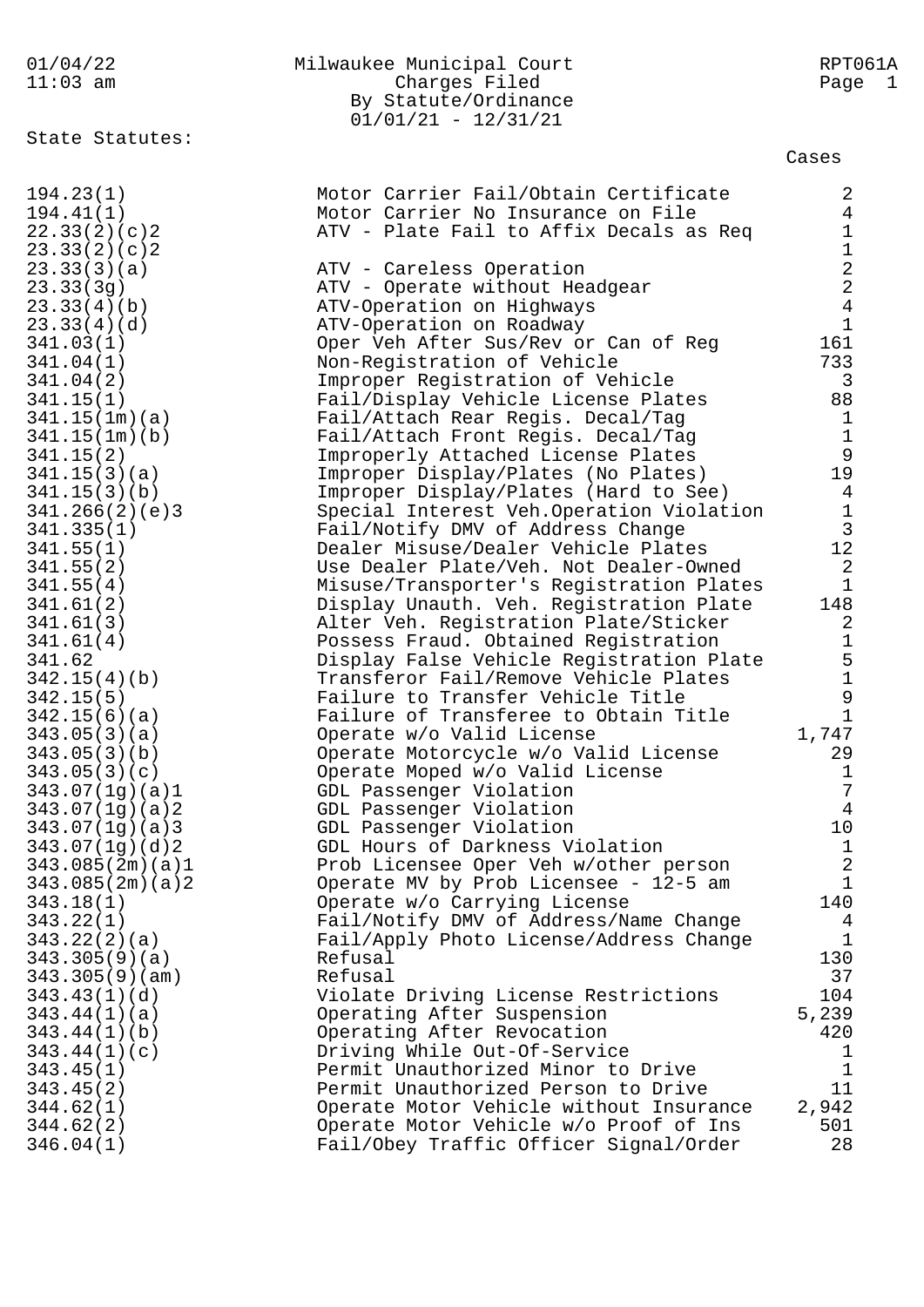| 01/04/22<br>$11:03$ am | Milwaukee Municipal Court<br>Charges Filed<br>By Statute/Ordinance<br>$01/01/21 - 12/31/21$ | RPT061A<br>Page 2       |
|------------------------|---------------------------------------------------------------------------------------------|-------------------------|
| State Statutes:        |                                                                                             | Cases                   |
| 346.04(2)              | Failure To Obey Traffic Officer/Signal                                                      | 454                     |
| 346.05(1)              | Operating Left of Center Line                                                               | 32                      |
| 346.06                 | Meeting of Vehicle-Wrong Side                                                               | 83                      |
| 346.07(2)              | Unsafe Cutting in When Passing                                                              | $\mathbf{1}$            |
| 346.07(3)              | Failure to Yield to Passing Vehicle                                                         | $\mathbf{1}$            |
| 346.072(1m)(a)         | Fail/Move Vehicle - Pass Stop Emerg Veh                                                     | 16                      |
| 346.072(1m)(b)         | Fail/Slow Vehicle - Pass Stop Emerg Veh                                                     | 5                       |
| 346.075(2)             | Improper Passing of Stopped Bus                                                             | $\overline{9}$          |
| 346.08                 | Unsafe Passing on Right                                                                     | 130                     |
| 346.09(1)              | Passing into Oncoming Traffic                                                               | 22                      |
| 346.09(3)              | Passing in No-Passing Zone                                                                  | 12                      |
| 346.09(4)              | Passing Vehicle Indicating Left Turn                                                        | 2                       |
| 346.10(2)              | Passing at Intersection                                                                     | 88                      |
| 346.13(1)              | Unsafe Lane Deviation                                                                       | 84                      |
| 346.13(3)              | Deviation From Designated Lane                                                              | 19                      |
| 346.14(1)              | Automobile Following Too Closely                                                            | 77                      |
| 346.15                 | Driving Wrong Way on Divided Highway                                                        | 27                      |
| 346.175(1)(a)          | Owners Liability-Flee/Elude Officer                                                         | 73                      |
| 346.18(1)              | Fail/Yield at Uncontrolled Intersection                                                     | 10                      |
| 346.18(2)              | Fail/Yield while Making Left Turn                                                           | 142                     |
| 346.18(3)              | Fail/Yield Right/Way from Stop Sign                                                         | 81                      |
| 346.18(4)              | Fail/Yield when Emerging from Alley                                                         | 6                       |
| 346.18(5)              | Fail/Yield Rt/Way from Parked Position                                                      | 18                      |
| 346.18(6)              | Fail/Yield for Yield Sign                                                                   | 4                       |
| 346.18(8)(a)           | Fail/Yield Right-Of-Way in Roundabout                                                       | $\mathbf 1$             |
| 346.19(1)              | Fail/Yield to Stop for Emergency Vehicle                                                    | 24                      |
| 346.195(1)             | Owner Liability-Fail/Yield to ER Vehicle                                                    | 3                       |
| 346.23(1)              | Fail/Yield at Controlled Intersection                                                       | 16                      |
| 346.24(1)              | FYR to Pedestrian/uncontroll. Intersect                                                     | 6                       |
| 346.24(2)              | Sudden Pedes/Bike Movement into Traffic                                                     | 10                      |
| 346.25                 | Pedestrian/Bike FYR when CrossingRoadway                                                    | 2                       |
| 346.29(2)              | Standing on Roadway                                                                         | 13                      |
| 346.31(1)              | Fail to Follow Indicated Turn                                                               | 17                      |
| 346.31(2)              | Improper Right Turn                                                                         | 14                      |
| 346.31(3)              | Improper Left Turn                                                                          | 7                       |
| 346.31(3)(b)           | Improper Left Turn/Intersection                                                             | 21                      |
| 346.32                 | Improper Turn into Driveway/Private Road                                                    | 9                       |
| 346.33(1)(a)           | Unlawful U/Y Turn-Control. Intersection                                                     | $\epsilon$              |
| 346.33(1)(b)           | Unlawful U/Y Turn - Midblock                                                                | 13                      |
| 346.33(1)(c)           | Unlawful U/Y Turn-Highway MidBlock                                                          | 5                       |
| 346.33(1)(d)           | Unlawful U/Y Turn-Erected Signs                                                             | $\mathbf 1$             |
| 346.33(1)(f)           | Improper U-Turn - Unsafe or Interfere                                                       | $\overline{\mathbf{c}}$ |
| 346.33(1m)             | Unlawful U-Turn                                                                             | $\mathbf 1$             |
| 346.34(1)              | Fail/Signal Turn/Unsafe Turn                                                                | 6                       |
| 346.34(1)(a)1          | Unsafe Turn-At Intersection                                                                 | $\mathbf 1$             |
| 346.34(1)(a)3          | Unsafe Turn-w/o Reasonable Safety                                                           | 9                       |
| 346.34(1)(b)           | Fail to Signal Turn                                                                         | 25                      |
| 346.37(1)(b)           | Violate Yellow Traffic Signal                                                               | 69                      |
| 346.37(1)(c)1          | Violate Red Traffic Light                                                                   | 1,559                   |
| 346.37(1)(c)3          | Illegal Right Turn on Red                                                                   | 62                      |
| 346.38(1)              | Pedestrian Signal Violation                                                                 | 4                       |
| 346.39(1)              | Fail/Stop for Flashing Red Signal                                                           | 58                      |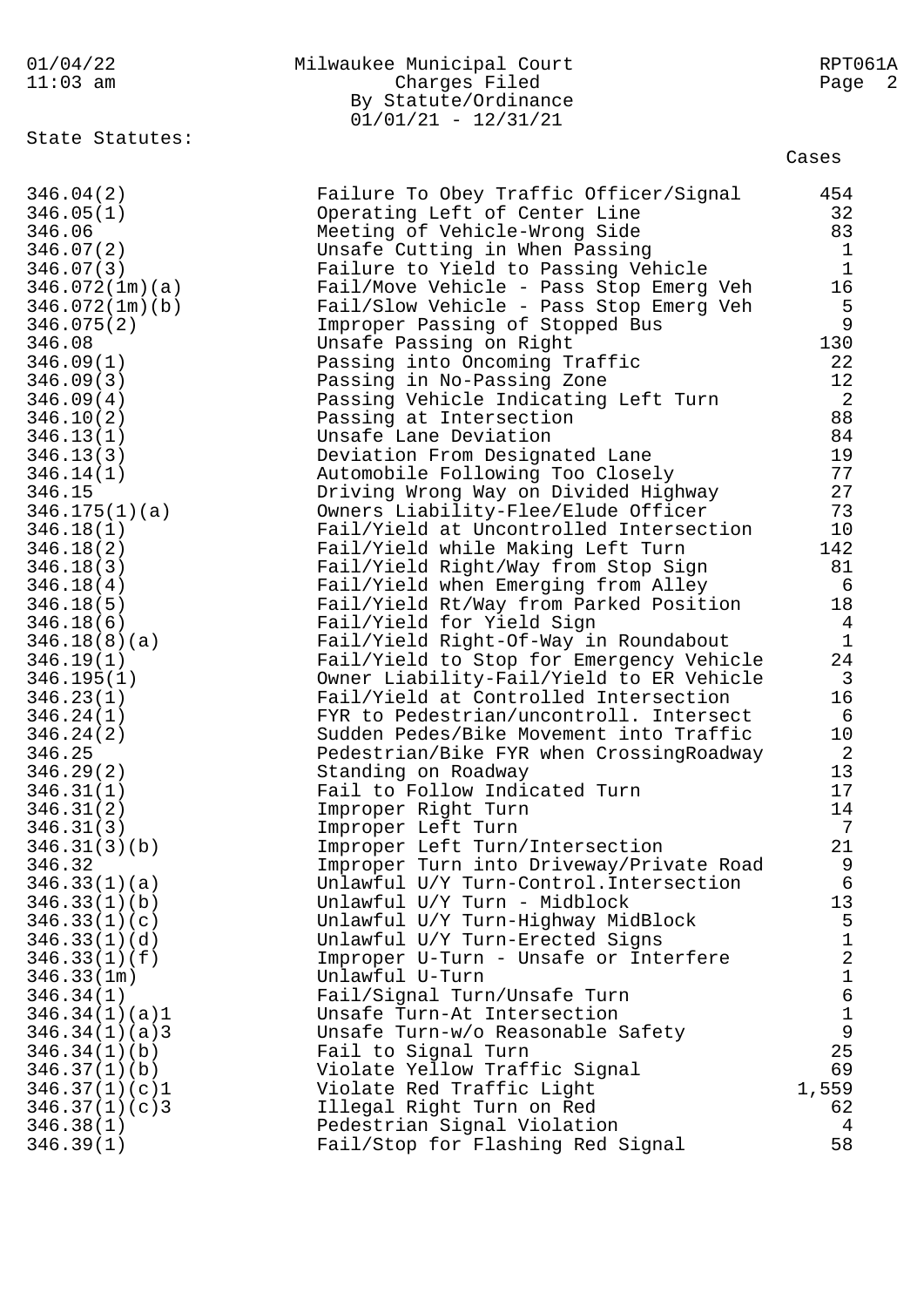| 01/04/22<br>$11:03$ am                                      | Milwaukee Municipal Court<br>Charges Filed<br>By Statute/Ordinance<br>$01/01/21 - 12/31/21$                                                               | RPT061A<br>Page<br>$\overline{\mathbf{3}}$ |
|-------------------------------------------------------------|-----------------------------------------------------------------------------------------------------------------------------------------------------------|--------------------------------------------|
| State Statutes:                                             |                                                                                                                                                           | Cases                                      |
| 346.455<br>346.46(1)<br>346.46(2)(a)<br>346.47(1)           | Fail/Stop for Fire Truck at Fire Station<br>Fail/Stop at Stop Sign<br>Improper Stop/Stop Sign-Clear Line<br>Fail/Yield/Stop/Emerging from Alley           | ı<br>1,808                                 |
| 346.51(1)<br>346.52(1)(a)<br>346.52(1)(b)                   | Improper Parking On/Off Roadway<br>Stopping/Standing w/i Intersection<br>Stopping/Standing on a Crosswalk                                                 | 1 3 2 3 1 1 3 8                            |
| 346.52(1)(f)<br>346.53(6)<br>346.54<br>346.57(2)            | Stopping/Standing-Double Parking<br>Parking/Standing where Prohibited<br>Improper Parking/Standing of Vehicle<br>Unreasonable and Imprudent Speed         | 325                                        |
| 346.57(3)<br>346.57(4)<br>346.57(4)(a)                      | Driving too Fast for Conditions<br>Exceeding Speed Zones<br>Speeding in School Zones                                                                      | 46<br>1<br>5                               |
| 346.57(4)(e)<br>346.57(4)(gm)<br>346.57(5)<br>346.59(1)     | Speeding on City Highway<br>Speeding on Freeway<br>Exceeding Speed Zones/Posted Limits<br>Impeding Traffic by Slow Speed                                  | 37<br>1<br>20,389<br>ı                     |
| 346.595(3)<br>346.595(5)<br>346.62(2)                       | Illegal Passenger Riding on Motorcycle<br>Operate Motorcycle w/o Headlights On<br>Reckless Driving-Endanger Safety                                        | $\overline{a}$<br>$\overline{a}$<br>263    |
| 346.63(1)(a)<br>346.63(1)(am)<br>346.63(1)(b)<br>346.63(2m) | Operating While Intoxicated<br>Operat. w/ Detectable Level Ctrld Substn<br>Operating While Intoxicated - BAC .1%+<br>Violate Absolute Sobriety Law        | 475<br>29<br>251<br>2                      |
| 346.67(1)<br>346.675(1)<br>346.68                           | Hit and Run<br>Veh Owner Liability-Hit and Run<br>Hit and Run-Unattended Vehicle                                                                          | 1<br>241<br>46                             |
| 346.69<br>346.70(1)<br>346.70(2)<br>346.79(1)               | Hit and Run-Property Adjacent to Highway<br>Failure to Notify Police of Accident<br>Duty/Report Accident (Report Req'mt)                                  | 19<br>36<br>ٹ<br>1                         |
| 346.87<br>346.88(3)(b)<br>346.88(3)(c)                      | Bike Rules-Ride on Nonpermanent Seat<br>Unsafe Backing of Vehicle<br>Obstructed Driver's Vision-Front View<br>Obstructed Driver's Vision-Rear View        | 24<br>2<br>$\mathbf{1}$                    |
| 346.89(1)<br>346.89(3)(a)<br>346.89(4)(a)                   | Inattentive Driving<br>Operating while E-Mailing or Texting<br>Use Phone Driving w/Prob/Instr Permit                                                      | 140<br>3<br>1<br>$\mathbf 1$               |
| 346.89(5)<br>346.90<br>346.92(1)<br>346.92(2)               | Operate with Electronic Device in View<br>Following/Parking Near Emergency Vehicle<br>Driving with Person Riding Illegally<br>Riding Illegally on Vehicle | $\mathbf 1$<br>7<br>27                     |
| 346.93(1)<br>346.935(2)<br>346.935(3)<br>346.94(1)          | Minor Transporting Intoxicants in MV<br>Possess Open Intoxicants in MV<br>Keep Open Intoxicants in MV<br>Driving on Sidewalk                              | 2<br>26<br>38<br>3                         |
| 346.94(12)<br>346.94(13)<br>346.94(2)                       | Driving on Bicycle Lane or Way<br>Abandoned Motor Vehicle<br>Racing on Highway                                                                            | 345<br>1<br>$\epsilon$                     |
| 346.94(20)(a)<br>346.94(7)<br>346.94(9)                     | Opening Car Door on Highway-Adult<br>Spilling Waste Load on/along Highway<br>Alighting From/Boarding Moving Vehicle                                       | 3<br>$\overline{2}$<br>$\mathbf{1}$        |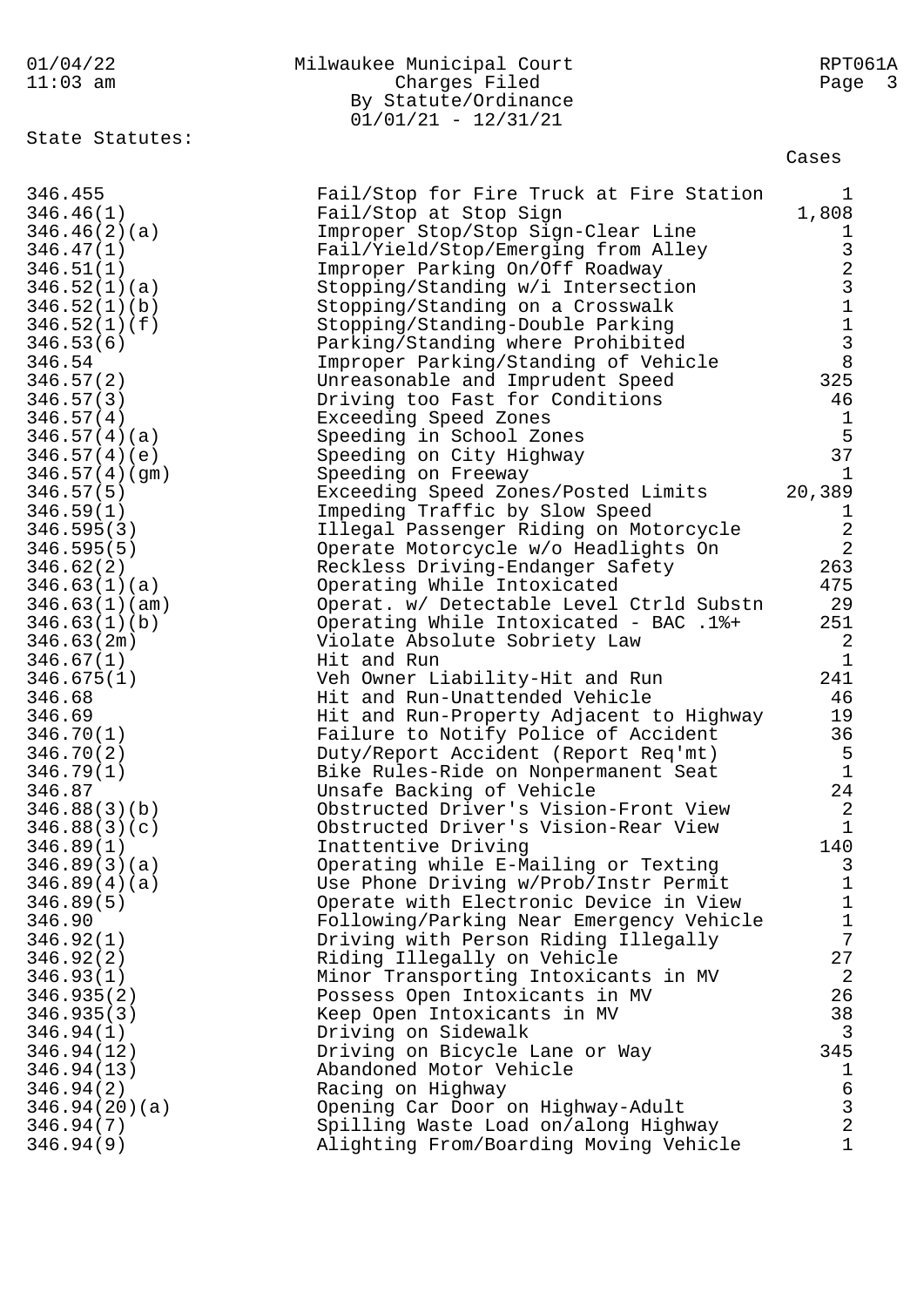01/04/22 Milwaukee Municipal Court RPT061A 11:03 am Charges Filed Page 4 By Statute/Ordinance 01/01/21 - 12/31/21 State Statutes: Cases 347.06(1) Operation w/o Required Lamps Lighted 40 347.06(3) Unclean/Defective Lights or Reflectors 3 347.07(2) Improper Colored/Flashing Lights 1 347.09(1)(a) Operate Motor Vehicle w/o 2 Headlights 133 347.10(2) Other Headlamp Equipment Violations 4 347.12(1)(a) Approaching Operator Fail/Dim MultiBeams 3 347.12(1)(b) Following Operator Fail/Dim MultiBeams 1 347.13(1) No Tail Lamp/Defective Tail Lamp-Night 57 347.13(3) Operate Vehicle w/o Registration Lamps 21 347.14(1) Operate Vehicle w/o Stopping Lights 99 347.15(2) Improperly Locate Veh.Directional Lights 1 347.25(4) Equip NonPolice Veh. w/ Blue Lights 1 347.35(1) Operate Motor Vehicle w/o Capable Brakes 6 347.36(3) Fail/Maintain Veh.Brakes/Working Order 4 347.38(1) Defective Horn or Unnecessary Use 4 347.39(1) Operate Motor Veh. w/o Adequate Muffler 14 347.39(2) Equip Motor Vehicle with Illegal Muffler 5 347.40(1) Operate Vehicle w/o Rearview Mirror 1 347.41 Defective Speedometer 7 347.45(1) Operate Motor Vehicle w/o Proper Tires 1 347.47(2) Towing with Improper Hitches/Couplings 2 347.48(2m)(b) Vehicle Operator Fail/Wear Seat Belt 701 347.48(2m)(c) Operator Fail/Have Passenger/SeatBelted 40 347.48(2m)(d) Ride in Vehicle w/o Wearing Seat Belt 55 347.48(4) Safety Belt Violations-Child 1 347.48(4)(am) Safety Belt Violations-Child 172 347.485(1)(a) Minor Operate Motorcycle w/o Headgear 1 347.485(1)(am) Operate Cycle w/ Passenger w/o Headgear 1 347.485(2) Operate Cycle without Eye Protection 1 347.487 Illegal Cycle Riding/Seating Equipment 1 348.05(1) Operate Vehicle(Excess Width) w/o Permit 1 348.10(5)(a) Fail/Secure Loads if Towing a Trailer 1 348.17(1) Violation of Special Weight Limits 31 350.08 Snowmobile Owner Permit Unauth.Operation 1 TR301.62(10) No Interlock or Inoperative 2 TR305.11(1)(a) Fail/Equip with Proper Headlamps 1 TR305.11(3)(b) Fail/Maintain Headlamps 2 TR305.11(3)(c) Tinted Headlamps 3 TR305.15(4) Cover/Obstruct Stop Lamp Lenses 2 TR305.15(5) Fail/Maintain High-Mounted Stop Lamp 8 TR305.16(4) Covered/Obscured Tail Lamps/Reflectors 5 TR305.17(1) Fail/Properly Maintain Brakes 1 TR305.18(1)(a) Fail/Equip Required Bumper 1 TR305.18(2)(c) Damaged/Distorted Vehicle Bumpers 1 TR305.19(1) Fail/Maintain Door/Hood Trunk Lid 4 TR305.20(1) Fail/Properly Maintain Exhaust System 1 TR305.26(1) Fail/Equip Required Mirrors 3 TR305.26(2) Mirror Not Functioning Properly 1 TR305.26(3) Cracked/Damaged/Poor Reflect on Mirror 9 TR305.30(2) Vehicle Tires w/Less Than 2/3 Inch Tread 3 TR305.30(3) Vehicle Tires Protrudes >2 Inches Beyond 1 TR305.32(2) Front Driver's Side Window not Operate 10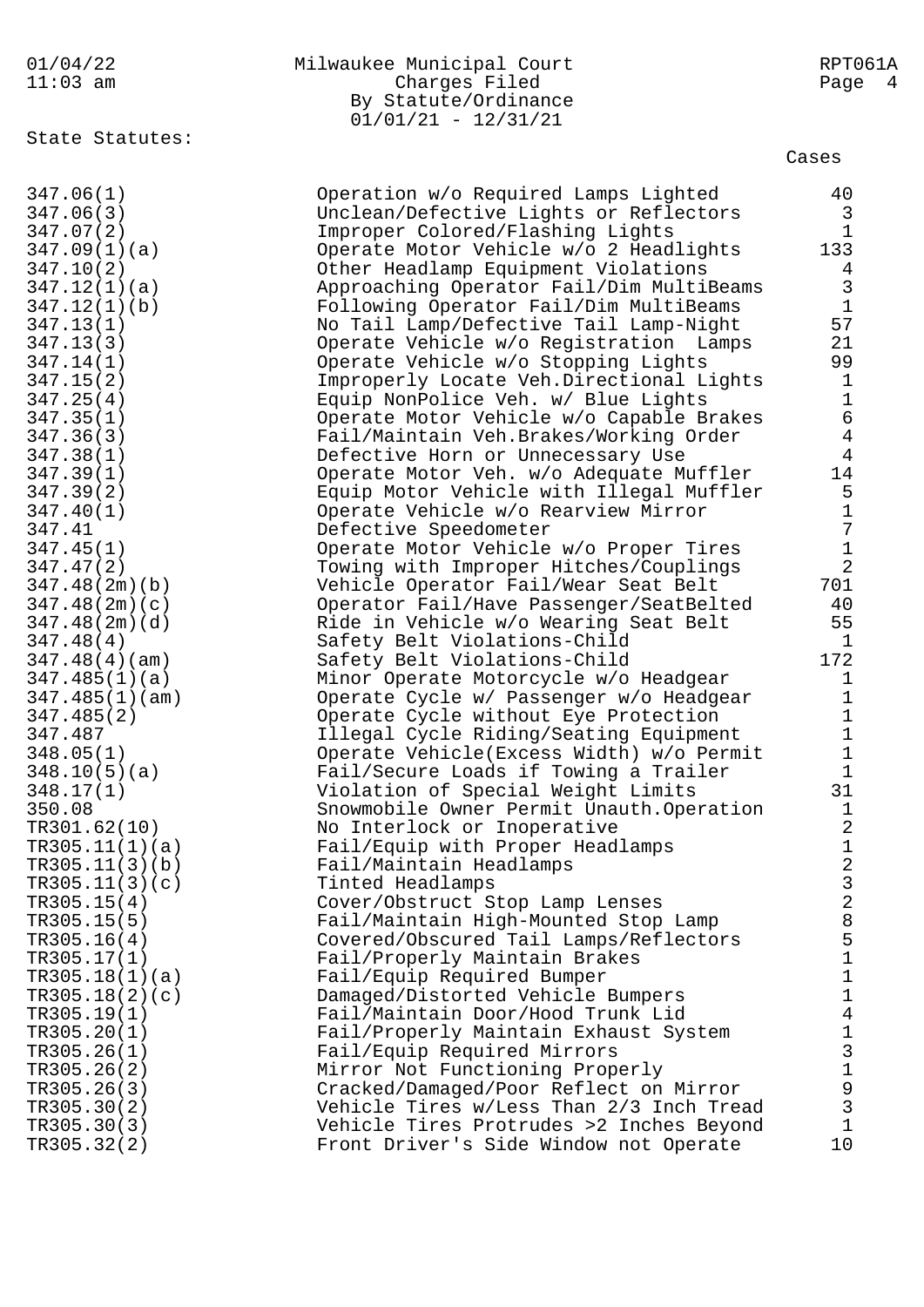| 01/04/22<br>$11:03$ am                                                                                                                                                                        | Milwaukee Municipal Court<br>Charges Filed<br>By Statute/Ordinance<br>$01/01/21 - 12/31/21$                                                                                                                                                                                                                                                                                                                                    | RPT061A<br>Page 5                                                                         |
|-----------------------------------------------------------------------------------------------------------------------------------------------------------------------------------------------|--------------------------------------------------------------------------------------------------------------------------------------------------------------------------------------------------------------------------------------------------------------------------------------------------------------------------------------------------------------------------------------------------------------------------------|-------------------------------------------------------------------------------------------|
| State Statutes:                                                                                                                                                                               |                                                                                                                                                                                                                                                                                                                                                                                                                                | Cases                                                                                     |
| TR305.32(4)(b)2<br>TR305.32(5)(a)<br>TR305.32(5)(b)<br>TR305.32(6)<br>TR305.34(3)<br>TR305.34(6)<br>TR305.34(6)(c)<br>TR325.02(2)<br>TR325.02(5)<br>TR327.03(1)<br>TR327.03(4)<br>TR327.03(5) | Illegal Window Tint<br>Rear Window Unauthorized Sign<br>Rear Window Excessive Tinting<br>Rear Side Window Excessive Tinting<br>Cracked/Damaged Vehicle Windshield<br>Illegal Materials on Windshield<br>Windshield tinting - critical area<br>Violation of Out of Service Notice<br>Interstate Hours of Service, Etc.<br>Fed Reg/Safety - General<br>Violation of Out of Service Notice<br>Interstate/Intrastate Driving Rqmts | 82<br>$\mathbf{1}$<br>34<br>26<br>11<br>40<br>$\frac{1}{5}$<br>20<br>$\overline{3}$<br>46 |
| Sub Total:                                                                                                                                                                                    |                                                                                                                                                                                                                                                                                                                                                                                                                                | 42,329                                                                                    |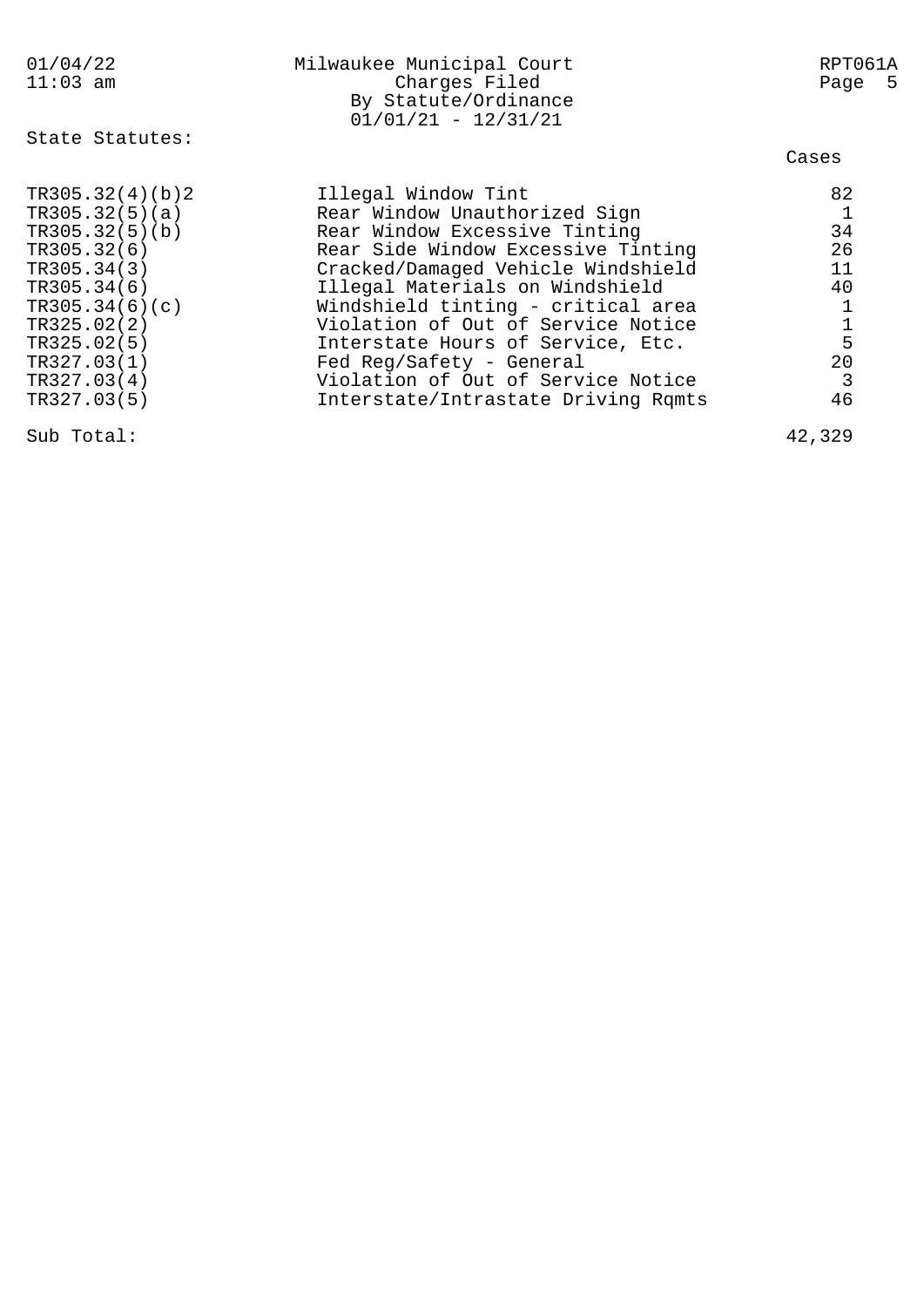| 01/04/22                                  | Milwaukee Municipal Court                                               | RPT061A                       |
|-------------------------------------------|-------------------------------------------------------------------------|-------------------------------|
| $11:03$ am                                | Charges Filed                                                           | Page 6                        |
|                                           | By Statute/Ordinance                                                    |                               |
|                                           | $01/01/21 - 12/31/21$                                                   |                               |
| Ordinances:                               |                                                                         |                               |
|                                           |                                                                         | Cases                         |
|                                           |                                                                         |                               |
| $100 - 59 - 14 - a$<br>$100 - 59 - 3 - a$ | PP Vehicle - Daily Safety Inspection Req                                | $\mathbf 1$                   |
| $101 - 20 - 1$                            | PP Veh Pass - Fail to Pay Fare<br>Unnecessary Vehicle Noises Prohibited | $\mathsf 3$<br>$\overline{4}$ |
| $101 - 34 - 1$                            | Contested Parking Citation(s)                                           | 1,358                         |
| $101 - 5.5 - 1 - a$                       | Excessive Size/Weight/Load Permit Req'd                                 | 1                             |
| $101 - 9.5 - 2$                           | Loitering on Street Median                                              | 12                            |
| $102 - 7 - 1$                             | Bicycle - Riding on Public Ways                                         | $\mathbf{1}$                  |
| $102 - 7 - 5$                             | Bicycle - Operating Where Prohibited                                    | $1\,$                         |
| $102 - 9 - 2$                             | Bicycle - Lack of Eqmt for Oper in Dark                                 | $\sqrt{2}$                    |
| $104 - 15$                                | Obstruct Police/Fireman During Fire                                     | $\sqrt{2}$                    |
| $104 - 7 - 1$                             | False Fire Alarm                                                        | $\mathbf{3}$                  |
| $105 - 138 - 2$                           | Resisting / Obstructing Police Officer                                  | 435                           |
| $105 - 2$                                 | Assault and Battery                                                     | 1,057                         |
| $105 - 34 - 1 - a$                        | Carrying Concealed and Dangerous Weapon                                 | 11                            |
| $105 - 35 - 1$                            | Discharge of Firearm in City w/o Permit                                 | $\mathbf{1}$                  |
| $105 - 47 - 1$                            | Sale / Discharge / Use of Fireworks                                     | 9                             |
| $105 - 48 - 1$                            | Smoking Prohibited - Adoption State Law                                 | $\epsilon$                    |
| $105 - 50 - 1$                            | Synthetic Marijuana Poss/Sale/Use Prohib                                | $\sqrt{2}$                    |
| $105 - 56 - 2 - a$                        | Sale on Public Premises without Consent                                 | $\sqrt{2}$                    |
| $105 - 66 - 1$                            | Repairing Motor Vehicle on Street                                       | $\mathbf 1$                   |
| $105 - 69 - 2$                            | Smelling / Inhaling Harmful Substance                                   | $\mathbf{1}$                  |
| $105 - 77 - 1$                            | Misuse of Emergency Telephone Numbers                                   | 109                           |
| $105 - 78 - 2$                            | Abandoned 911 Calls - Repeated                                          | $\mathbf 1$                   |
| $106 - 1 - 1$                             | Disorderly Conduct                                                      | 1,472                         |
| $106 - 1.1 - 2$                           | Aggressive Panhandling                                                  | 14                            |
| $106 - 1.8 - 1$                           | Public Drinking                                                         | 34                            |
| $106 - 11$                                | Mashing                                                                 | 9                             |
| $106 - 23$                                | Loitering of Minor (Curfew Hours)                                       | 72                            |
| $106 - 23 - 2$                            | Responsibility of Parents (Curfew)                                      | 4                             |
| $106 - 23.1 - 2$                          | Truancy or Habitual Truancy                                             | $\sqrt{2}$                    |
| $106 - 23.2$                              | Contributing to Delinquency of Minor                                    | $\overline{2}$                |
| $106 - 31 - 1$                            | Loitering or Prowling                                                   | 130                           |
| $106 - 31 - 2$                            | Loitering in or near a Dwelling Area                                    | 3                             |
| $106 - 31 - 4$                            | Loitering in or near School                                             | $\sqrt{2}$                    |
| $106 - 31 - 5$                            | Loitering in Public Building                                            | $\epsilon$<br>$\mathbf 1$     |
| $106 - 31 - 6$<br>$106 - 31 - 7$          | Loitering in Restaurant / Tavern<br>Loitering - Soliciting, Etc.        | $\overline{4}$                |
| $106 - 31 - 8$                            | Loitering in a Parking Lot or Structure                                 | $\,8\,$                       |
| $106 - 31 - 9$                            | Loitering on Private / Public Property                                  | $\sqrt{ }$                    |
| $106 - 34.5 - 1$                          | Prostitution - Prohibited Conduct                                       | $\overline{2}$                |
| $106 - 35 - 2$                            | Loitering - Soliciting Prostitute                                       | 56                            |
| $106 - 35.6 - 2$                          | Loitering - Illegal Drug Activity                                       | 46                            |
| $106 - 36 - 3 - a$                        | Possession of Drug Paraphernalia                                        | 237                           |
| $106 - 36 - 3 - d$                        | Advertisement of Drug Paraphernalia                                     | $\mathbf 1$                   |
| $106 - 37 - 2$                            | Frequenting An Illegal Drug House                                       | $\overline{2}$                |
| $106 - 38 - 2$                            | Possession of Marijuana                                                 | 484                           |
| $106 - 5 - 2$                             | Indecent Exposure                                                       | 35                            |
| $106 - 8 - 1$                             | Obscene Phone Call                                                      | $\sqrt{2}$                    |
| $106 - 8 - 2$                             | Harassing Phone Call                                                    | $\,8\,$                       |
| $106 - 8 - 4$                             | Harassing Phone Calls - Repeated                                        | $\overline{4}$                |
| $107 - 1$                                 | Gambling Places - Permit or Run                                         | $\overline{a}$                |
| $107 - 2$                                 | Gambling                                                                | $\mathbf 1$                   |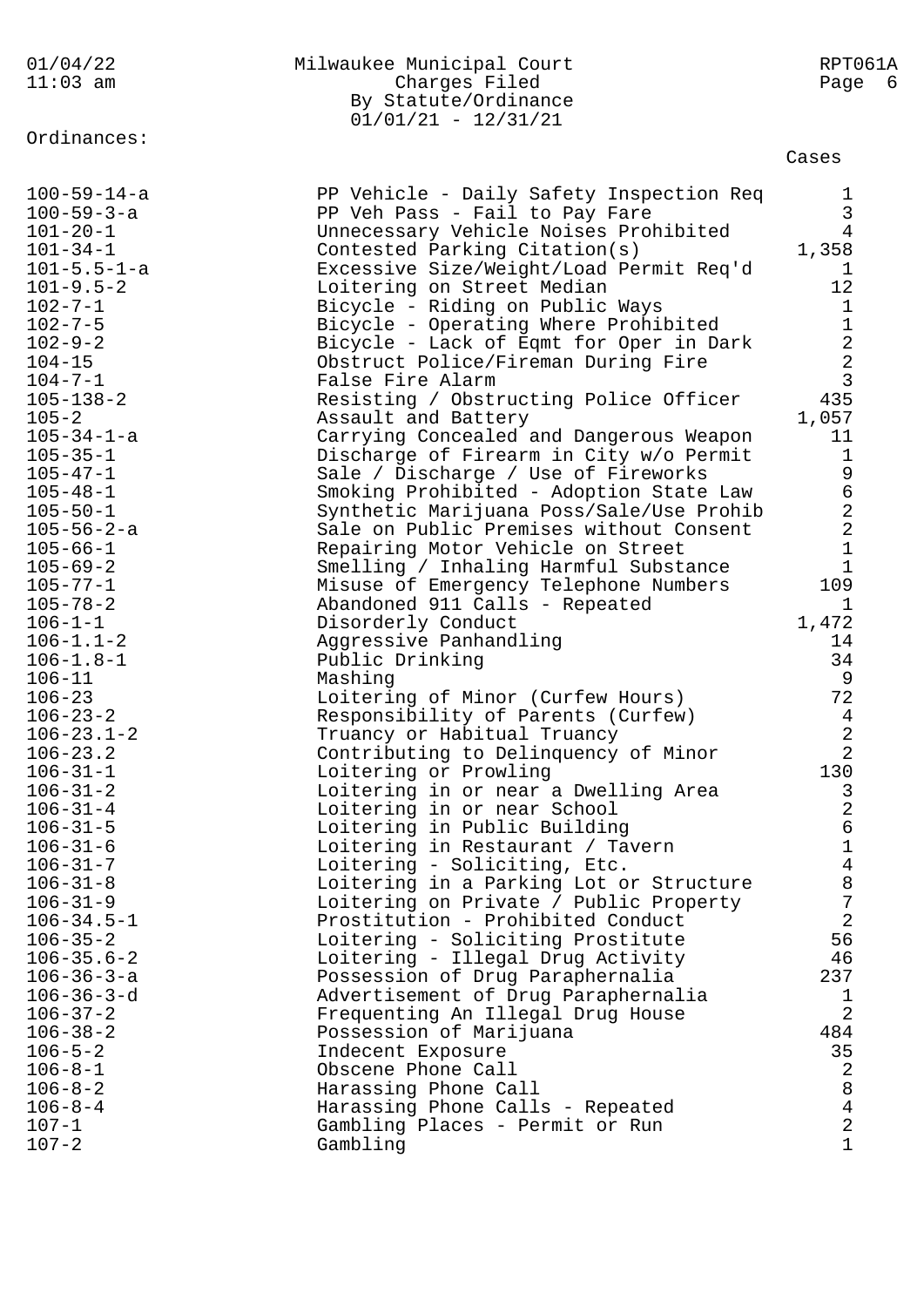| 01/04/22                         | Milwaukee Municipal Court                                                     | RPT061A                 |
|----------------------------------|-------------------------------------------------------------------------------|-------------------------|
| $11:03$ am                       | Charges Filed                                                                 | Page 7                  |
|                                  | By Statute/Ordinance                                                          |                         |
|                                  | $01/01/21 - 12/31/21$                                                         |                         |
| Ordinances:                      |                                                                               | Cases                   |
|                                  |                                                                               |                         |
| $108 - 20$<br>$108 - 5 - 1 - a$  | Gambling Prohibited in Pub Ent Premises                                       | 6                       |
| $110 - 10 - 1$                   | Public Dance Hall - License Required<br>Trespassing Upon Buildings / Premises | 4<br>475                |
| $110 - 10 - 2 - b$               | Trespass to Buildings Carrying Firearm                                        | 1                       |
| $110 - 12 - 1 - a$               | Landlord - Forcible Entry Prohibited                                          | $\epsilon$              |
| $110 - 12 - 1 - b$               | Tenant - Denial of Access to Landlord                                         | $\overline{2}$          |
| $110 - 15$                       | Vandalism                                                                     | 693                     |
| $110 - 15.5 - 1$                 | Vandalism - Graffiti Related                                                  | 12                      |
| $110 - 16 - 2$                   | Theft                                                                         | 174                     |
| $110 - 32 - 1 - a$               | Fraud on Hotel or Restaurant                                                  | 2                       |
| $110 - 32 - 1 - b$               | Fraud on Hotel or Restaurant Keeper                                           | $\overline{4}$          |
| $110 - 35 - 1$                   | Retail Theft                                                                  | 605                     |
| $110 - 4 - 1$                    | Damaging of Public Property                                                   | 8                       |
| $115 - 32 - 1$                   | Obstruction on Public Ways                                                    | $\mathbf{3}$            |
| $118 - 36 - 1$                   | Boating - Unauth Use of Private Dock                                          | 5                       |
| $118 - 80 - 1$                   | Boating - Adoption of State Statutes                                          | 226                     |
| $118 - 80 - 10$                  | Boating - Safety Requirements                                                 | 22                      |
| $118 - 80 - 10 - a$ 30.62(3)     | Boating - Child Under 13 PFD Requirement                                      | 15                      |
| $118 - 80 - 10 - b$              |                                                                               | $\mathbf{1}$            |
| $118 - 80 - 10 - c$              |                                                                               | $\mathbf 1$             |
| 118-80-10-c 30.675               | Visual Distress Signals Required                                              | $\overline{7}$          |
| $118 - 80 - 10a$                 |                                                                               | $\epsilon$              |
| $118 - 80 - 7$                   | Swimming within Harbor Where Prohibited                                       | $\overline{a}$          |
| 200 through 295                  | Building Code Violations                                                      | 765                     |
| $200 - 11 - 4$                   | Illegal Occupancy and Use                                                     | 107                     |
| $200 - 20 - 2$<br>$200 - 24 - 1$ | Unlawful Eviction                                                             | 2                       |
| $200 - 42 - 2 - a$               | Building Permit Required<br>Certificate of Occupancy Required                 | 28<br>11                |
| $214 - 23 - 3$                   | Smoke Alarms - Annual Testing Required                                        | $\overline{\mathbf{c}}$ |
| $214 - 27 - 4$                   | Smoke Detectors Not Operative                                                 | $\overline{2}$          |
| $214 - 3$                        | Adoption of Model Fire Code                                                   | $2\,0$                  |
| 236                              | Hazardous Occupancies                                                         | $\sqrt{2}$              |
| 244                              | Signs and Outdoor Advertising                                                 | $\frac{2}{2}$           |
| 275                              | Building Maintenance                                                          |                         |
| 295                              | Zoning Violations                                                             | 536                     |
| $295 - 403 - 3 - b$              | Paved or Approved Surface Required                                            | 163                     |
| $295 - 503 - 1$                  | Residential Lot - Land Use Violation                                          | 208                     |
| $295 - 503 - 3 - b$              | Residential Lot - Improper Veh Repair                                         | 113                     |
| $295 - 505 - 4 - b - 4$          | Exceed Max Number Parked Vehicles on Lot                                      | 105                     |
| $295 - 505 - 4 - b - 9$          | Unregistered Vehicle Parked > 30 Days                                         | 68                      |
| $295 - 603 - 1$                  | Commercial Lot - Land Use Violation                                           | 183                     |
| $295 - 803 - 1$                  | Industrial Lot - Land Use Violation                                           | 24                      |
| $50 - 25 - 5$                    | Resist or Obstruct Issuance of Citation<br>Violation or Obstruction of Orders | 16<br>65                |
| $62 - 10$<br>$62 - 8 - 1$        | Mask Required Indoors - Bldg Owner/Oper                                       | 84                      |
| $66 - 22 - 1 - a$                | Create/Knowing Allow Lead-Based Nuisance                                      | 42                      |
| $68 - 21 - 1$                    | Food Dealer License Required                                                  | $\mathbf{1}$            |
| $68 - 21 - 1 - a$                | Food Dealer License Required                                                  | $\overline{a}$          |
| $68 - 23 - 1$                    | Food Dealers License Required                                                 | $\overline{7}$          |
| $68 - 9 - 6 - e$                 | Food License - Inspect Placard Intact                                         | $\mathbf 1$             |
| $75 - 21 - 2$                    | Massage Establishment License Required                                        | $\overline{2}$          |
| $78 - 17 - 1$                    | Dog and Cat Licenses Required                                                 | 26                      |
|                                  |                                                                               |                         |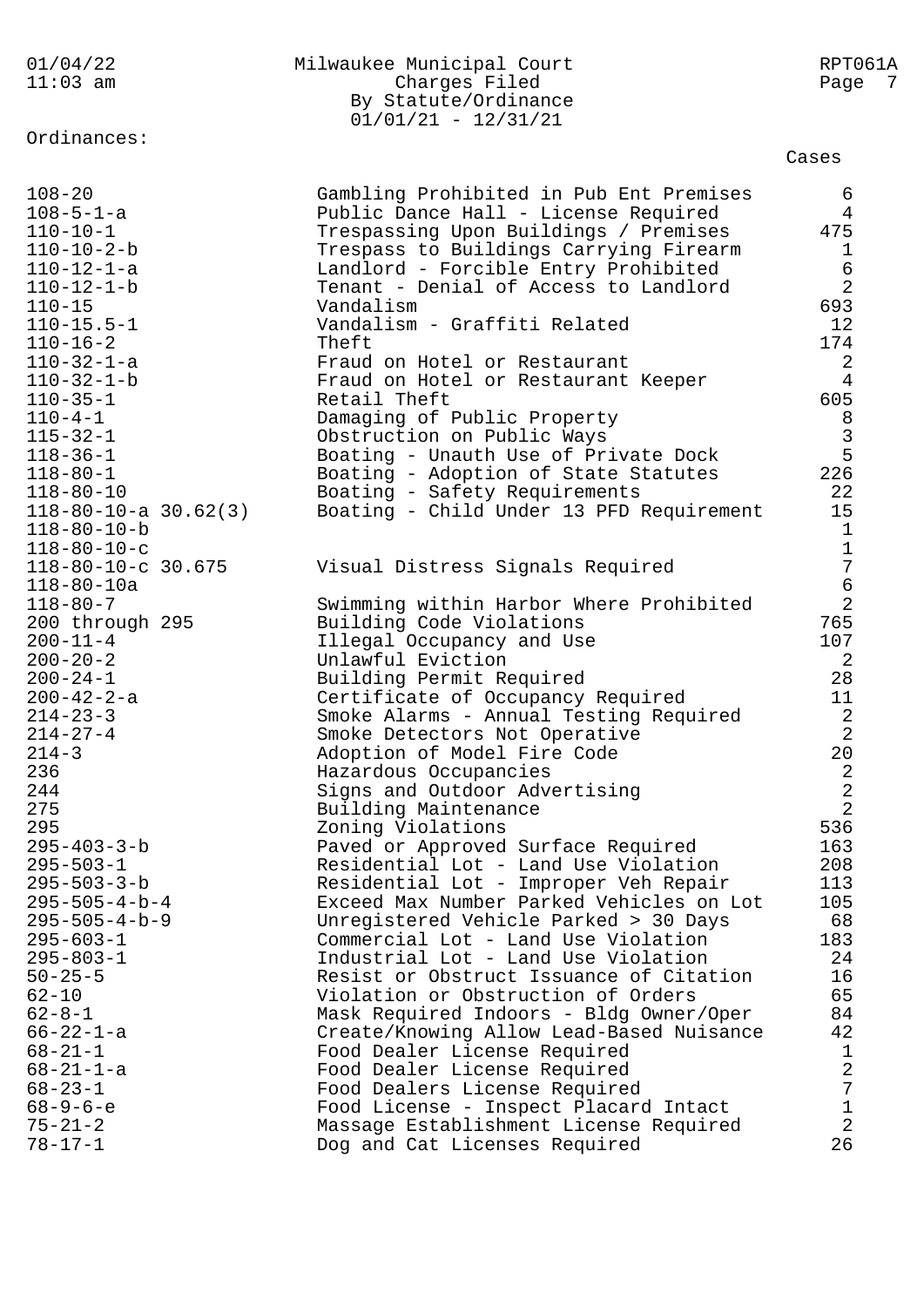Ordinances:

## 01/04/22 Milwaukee Municipal Court RPT061A 11:03 am Charges Filed Page 8 By Statute/Ordinance 01/01/21 - 12/31/21

## Cases

| $78 - 19 - 1$                                                                                                            | Permitting Animal at Large                                                                                                                                                                                                                                                            | 27                                                                                                             |
|--------------------------------------------------------------------------------------------------------------------------|---------------------------------------------------------------------------------------------------------------------------------------------------------------------------------------------------------------------------------------------------------------------------------------|----------------------------------------------------------------------------------------------------------------|
| $78 - 19 - 2$                                                                                                            | Setting Animal at Large                                                                                                                                                                                                                                                               | 12                                                                                                             |
| $78 - 19 - 3$                                                                                                            | Animal Litter Nuisance                                                                                                                                                                                                                                                                | $\mathbf{1}$                                                                                                   |
| $78 - 22 - 1$<br>$78 - 22 - 2$<br>$78 - 22 - 3$<br>$78 - 23 - 1 - a$<br>$78 - 23 - 10$<br>$78 - 25 - 1$<br>$78 - 27 - 1$ | Pit-Bull/Rottweiler - Leash Requirements<br>Pit Bull/Rottweiler - Yard / Kennel Reqs<br>Pit-Bull/Rottweiler - Behavior Class Req<br>Dangerous Animal Regulations<br>Dangerous Animal at Large Notif Req'd<br>Prohibited Dangerous Animal in City<br>Failure to Surrender Rabid Animal | 10 <sub>o</sub><br>14<br>14<br>$5\phantom{.0}$<br>$\mathbf 1$<br>$\boldsymbol{7}$<br>$\mathbf 1$<br>$\epsilon$ |
| $78 - 29 - 1$<br>$78 - 3 - 1$<br>$78 - 31 - 1 - a$                                                                       | Animal Disturbing Peace<br>Animal Owner's Duty to Restrain, Etc.<br>Cruelty to Animals                                                                                                                                                                                                | 12<br>16                                                                                                       |
| $78 - 31 - 1 - b$<br>$78 - 31 - 2$<br>$78 - 31 - 3 - a$<br>$78 - 31 - 3 - d$                                             | Abandon/Transport Animal in Cruel Manner<br>Cruelty to Animals - Food and Water Reqs<br>Cruelty to Animals - Lack of Shelter<br>Cruelty to Animals - Kept in Garage/Shed                                                                                                              | $2$ 3 2 1 3 1                                                                                                  |
| $78 - 31 - 7$<br>$78 - 5 - 1$<br>$78 - 6.5 - 3$                                                                          | Cruelty to Animals - Fail Get Vet Care<br>Keep Animal in City - Type Not Permitted<br>Keeping of Chickens in City - Regs                                                                                                                                                              | $\mathbf 1$                                                                                                    |
| $78 - 7 - 2 - a$                                                                                                         | Animal Fancier Permit Required                                                                                                                                                                                                                                                        | 5                                                                                                              |
| $79 - 11$                                                                                                                | Littering of Public Property                                                                                                                                                                                                                                                          | 27                                                                                                             |
| $79 - 12 - 1$                                                                                                            | Littering of Premises                                                                                                                                                                                                                                                                 | 13                                                                                                             |
| $79 - 3 - 1$                                                                                                             | Residential Waste Containers Required                                                                                                                                                                                                                                                 | $\mathbf{1}$                                                                                                   |
| $80 - 10 - 6 - b$                                                                                                        | Chronic Nuisance Premises                                                                                                                                                                                                                                                             | $\overline{4}$                                                                                                 |
| $80 - 11 - 3 - b$                                                                                                        | Chronic Afterset Activity                                                                                                                                                                                                                                                             | $\overline{a}$                                                                                                 |
| $80 - 44 - 2$                                                                                                            | Dumping Prohibited                                                                                                                                                                                                                                                                    | 41                                                                                                             |
| $80 - 49 - 3$                                                                                                            | Certain Vehicles Prohibited                                                                                                                                                                                                                                                           | 4                                                                                                              |
| $80 - 63 - 1$                                                                                                            | Excessive Noise Prohibited                                                                                                                                                                                                                                                            | 120                                                                                                            |
| $80 - 63 - 2$                                                                                                            | Noise Constituting a Nuisance                                                                                                                                                                                                                                                         | $\mathbf{1}$                                                                                                   |
| $84 - 43 - 2$                                                                                                            | Cigarette and Tobacco License Required                                                                                                                                                                                                                                                | $\mathsf{3}$                                                                                                   |
| $84 - 7 - 3$                                                                                                             | License Req'd If Estab Open 12am-5am                                                                                                                                                                                                                                                  | $\mathbf 1$                                                                                                    |
| $85 - 23 - 2$                                                                                                            | Licensed Estab - Occ Limit to be Posted                                                                                                                                                                                                                                               | $1\,$                                                                                                          |
| $85 - 23 - 4 - a$                                                                                                        | Licensed Estab - Exceeding Occupy Limit                                                                                                                                                                                                                                               | $\mathbf 1$                                                                                                    |
| $90 - 15 - 3 - a - 1$                                                                                                    | Class B Premises Allow Patron After Hrs                                                                                                                                                                                                                                               | $\overline{a}$                                                                                                 |
| $90 - 18 - 1 - a - 3$                                                                                                    | Allow Consumption of Alcohol by Underage                                                                                                                                                                                                                                              | $\overline{4}$                                                                                                 |
| $90 - 18 - 1 - c$                                                                                                        | Underage Attempt/Procure Alcohol                                                                                                                                                                                                                                                      | $\overline{2}$                                                                                                 |
| $90 - 18 - 2$                                                                                                            | Possession of Alcohol by Underage Person                                                                                                                                                                                                                                              | 56                                                                                                             |
| $90 - 18 - 3$                                                                                                            | Misrepresenting Age to Receive Alcohol                                                                                                                                                                                                                                                | 6                                                                                                              |
| $90 - 19 - 1$                                                                                                            | Presence of Minor at Licensed Premises                                                                                                                                                                                                                                                | $\mathsf{3}$                                                                                                   |
| $90 - 21$                                                                                                                | Disorderly Premises Prohibited                                                                                                                                                                                                                                                        | $\sqrt{2}$                                                                                                     |
| $90 - 27 - 1$                                                                                                            | Licensed Premises - Open Entry Required                                                                                                                                                                                                                                               | $\overline{a}$                                                                                                 |
| $90 - 3 - 1$                                                                                                             | Liquor License Required                                                                                                                                                                                                                                                               | $\overline{4}$                                                                                                 |
| $90 - 3 - 2$<br>$90 - 32 - 1$<br>$90 - 4 - 10 - a$                                                                       | Distrib Alcohol at Unlicensed Premises<br>Fraud on Tavernkeeper<br>Class D Operator's Liquor License                                                                                                                                                                                  | $\frac{3}{3}$<br>5                                                                                             |
| $90 - 8 - 1$                                                                                                             | Responsible Person on Premises Req'd                                                                                                                                                                                                                                                  | $\overline{4}$                                                                                                 |
| $90 - 8.5$                                                                                                               | Use of license by another prohibited                                                                                                                                                                                                                                                  | $\mathbf 1$                                                                                                    |
| $92 - 23 - 1$                                                                                                            | Secondhand Dealers - License Required                                                                                                                                                                                                                                                 | $\sqrt{2}$                                                                                                     |
| $92 - 3 - 2$                                                                                                             | Secondhand MV Dealer - License Required                                                                                                                                                                                                                                               | $\mathbf 1$                                                                                                    |
| $93 - 31$                                                                                                                | Recycle/Salvage/Tow - Change of Vehicle                                                                                                                                                                                                                                               | $1\,$                                                                                                          |
| $93 - 45 - 1$                                                                                                            | Recycle/Salvage/Tow - Lic Stickers/Sign                                                                                                                                                                                                                                               | $\mathbf{1}$                                                                                                   |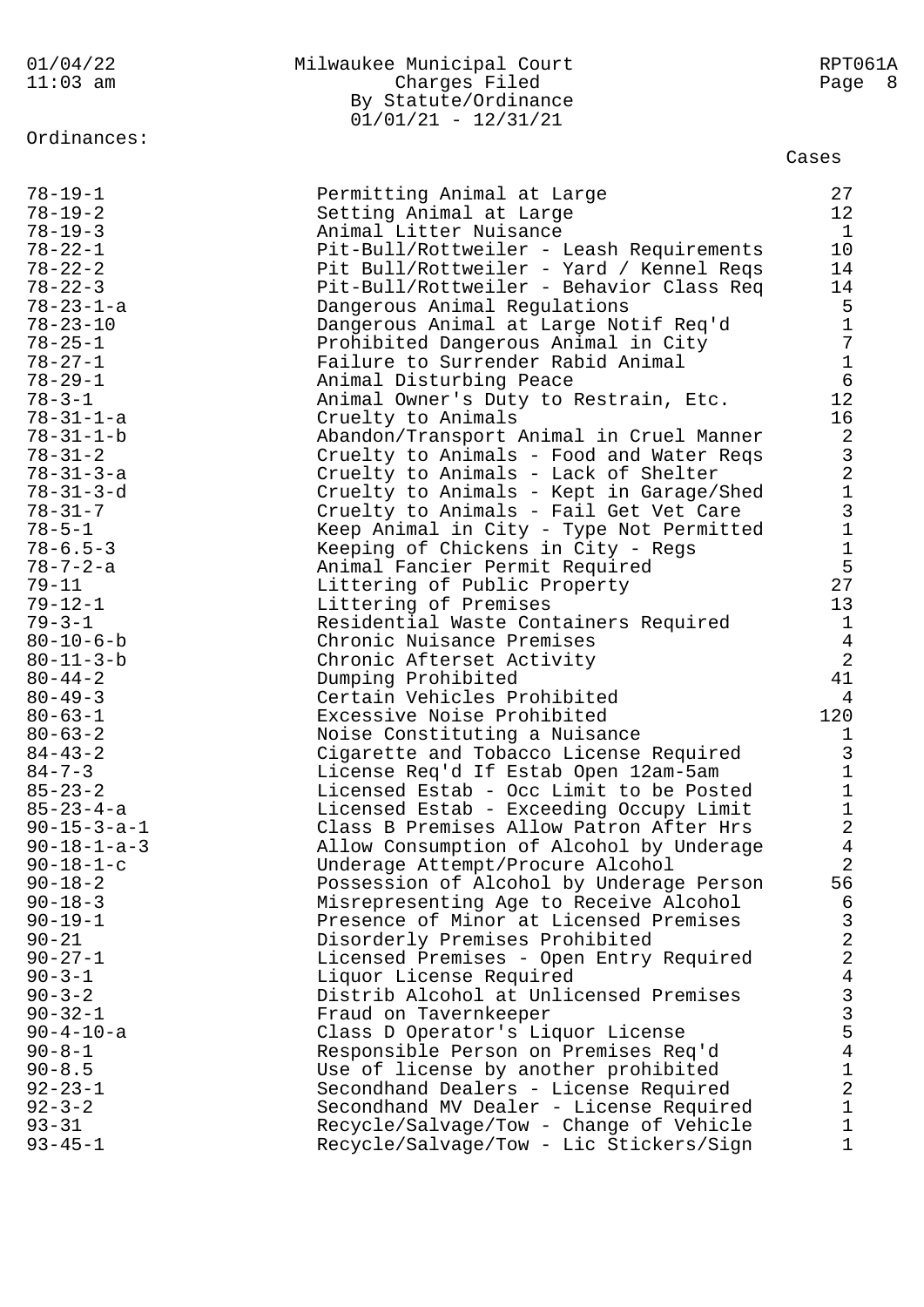| 01/04/22<br>$11:03$ am<br>Ordinances:                                             | Milwaukee Municipal Court<br>Charges Filed<br>By Statute/Ordinance<br>$01/01/21 - 12/31/21$                                                                                           | RPT061A<br>Page 9 |
|-----------------------------------------------------------------------------------|---------------------------------------------------------------------------------------------------------------------------------------------------------------------------------------|-------------------|
|                                                                                   |                                                                                                                                                                                       | Cases             |
| $93 - 47 - 11$<br>$93 - 47 - 2$<br>$93 - 47 - 4$<br>$93 - 47 - 7$<br>$93 - 5 - 1$ | Towing - Regulations to be Posted<br>Towing - Non-Consensual Requirements<br>Towing - Restrictions on Actions of Oper<br>Towing - Recordkeeping<br>Secondhand MV Dealer License Req'd | 3<br>3<br>3       |
| Sub Total:                                                                        |                                                                                                                                                                                       | 11,018            |
| Total Cases Filed:                                                                |                                                                                                                                                                                       | 53,347            |